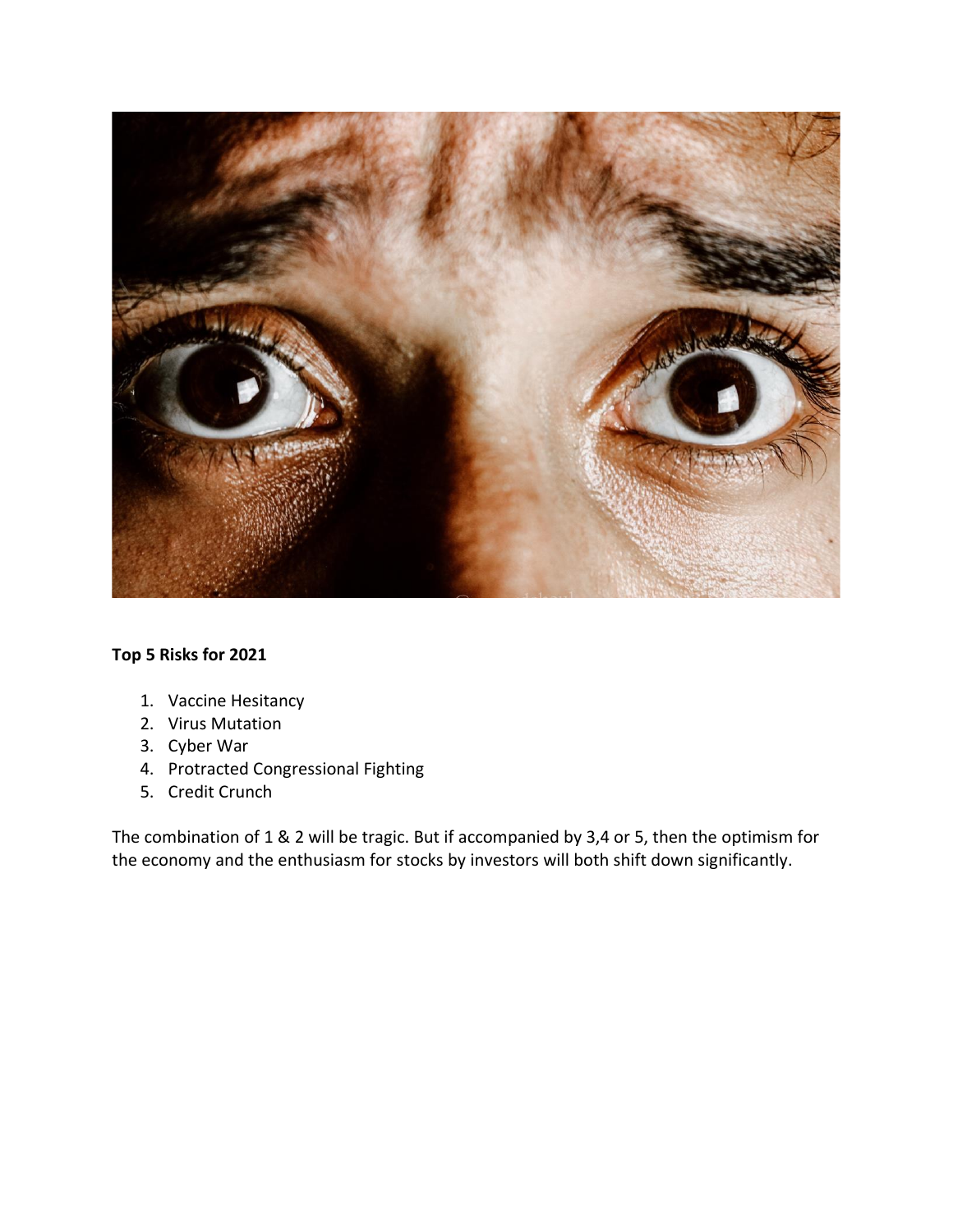# Which Groups Are Most Likely To Be COVID-19 Vaccine Hesitant?

Percent within each group who say, if a COVID-19 vaccine was determined to be safe by scientists and available for free to everyone who wanted it, they would probably not get it or definitely not get it:



SOURCE: KFF COVID-19 Vaccine Monitor (KFF Health Tracking Poll, Nov. 30-Dec. 8, 2020). See topline for full question wording.

# **Vaccine Monitor**

## **Vaccine Hesitancy**

As the first US shipments of vaccines roll-out, the optimism over the positive outcomes should be considered a bit more skeptically. Surveys in the US and abroad show a hesitancy to be fully all-in on a desire to get the vaccine once it becomes widely available. According to a KFF.org [survey,](https://www.kff.org/coronavirus-covid-19/report/kff-covid-19-vaccine-monitor-december-2020/) about a quarter (27%) of the public remains vaccine hesitant, saying they probably or definitely would not get a COVID-19 vaccine even if it were available for free and deemed safe by scientists.

Here's how KFF's hesitancy numbers break down by groups from highest to lowest: Republicans (42%) Ages 30-49 (36%) Rural residents (35%) 35% of Black adults Essential workers (33%) Health care delivery workers (29%)

Reasons given for the hesitancy range from worries about possible side effects (59%) to lack of trust in the government to ensure vaccines safety and effectiveness 55%). KFF is more optimistic than a recent [Pew Research Center](https://www.pewresearch.org/science/2020/12/03/intent-to-get-a-covid-19-vaccine-rises-to-60-as-confidence-in-research-and-development-process-increases/) that showed only 60% saying they would get the vaccine and 39% saying they wouldn't.

Remember, the first vaccines coming out require two shots exactly a month apart. This obstacle will further impede the dual recovery as some percentage of the group initially vaccinated will miss the next round and erode the efficacy rate.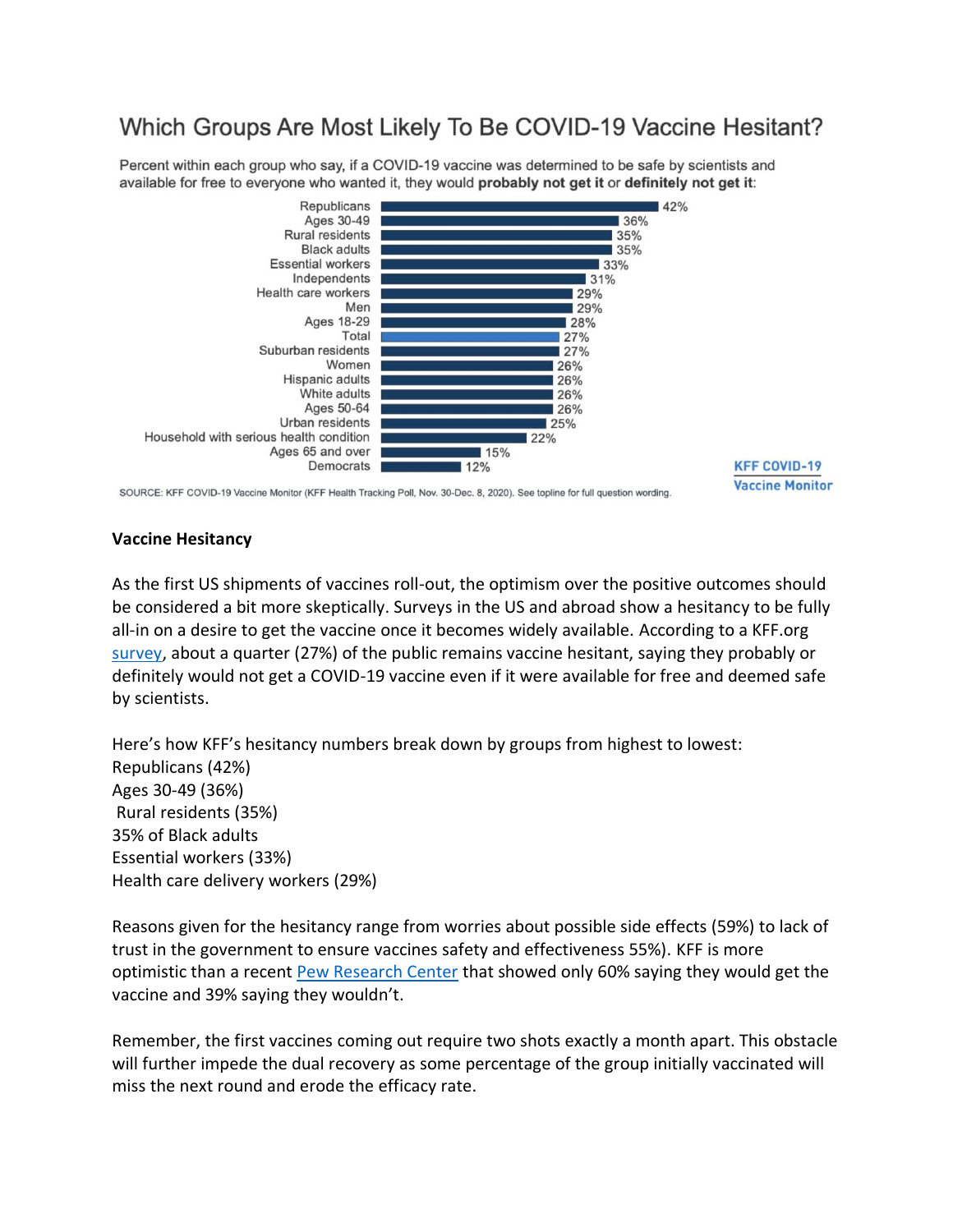Given conflicting reports during the initial outbreak and ethnic history [\(Tuskegee Study\)](https://en.wikipedia.org/wiki/Tuskegee_Syphilis_Study) /lack of trust (George Floyd), the hesitancy should be considered a potential serious impediment to a return to full economic and physical health for the US.



### **The Virus Mutates**

By definition, an RNA virus is an unstable organism and mistakes in copying the RNA as it moves from host to host are frequent. These viruses aren't technically living as they need a host to survive. As a pathogen, its job is to evade the immune system, create more copies of itself and then spread to other hosts. This is why the yearly flu virus is so difficult to inoculate against. The FDA/CDC attempt to guess which strain will be the predominate one and then they approve the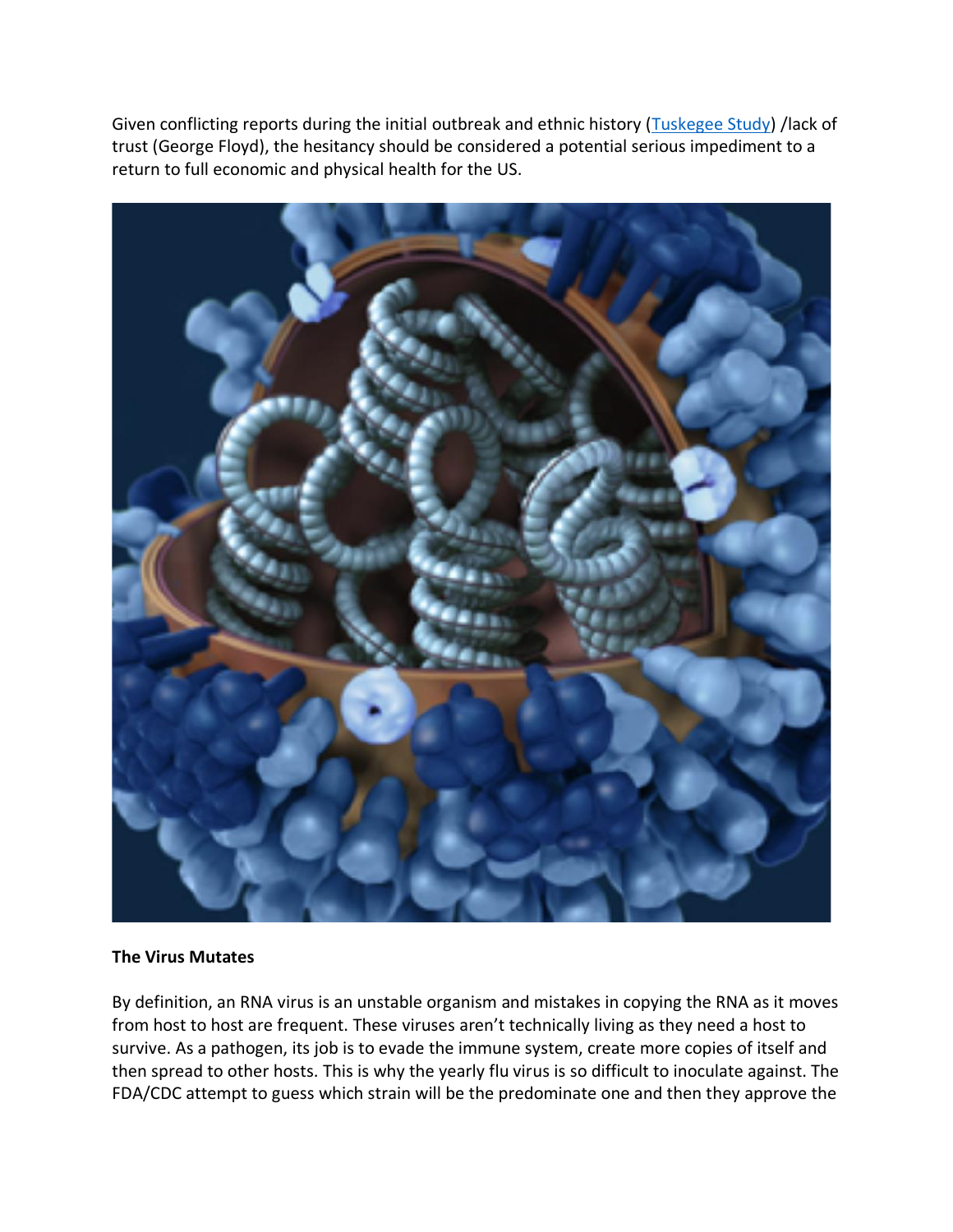flu shot for the season. Their guesses are driven by the World Health Organization's ["Global](https://www.who.int/influenza/gisrs_laboratory/en/)  [Influenza Surveillance and Response System \(GISRS\)](https://www.who.int/influenza/gisrs_laboratory/en/) which puts out recommendations for which strains are most active. (It's more complicated, but you get the idea.)

Moderna and Pfizer used first-time [mRNA](https://www.the-scientist.com/news-opinion/the-promise-of-mrna-vaccines-68202) approaches to solving the virus and creating a vaccine. Yet, the point to be considered here is that it's an RNA virus were dealing with. Already, we are seeing [reports](https://www.washingtonpost.com/health/british-officials-warn-of-possible-coronavirus-mutation-but-evidence-is-sketchy/2020/12/15/e543b658-3ef1-11eb-9453-fc36ba051781_story.html) that British officials have identified COVID-19 mutations with over 1k infections showing a suite of mutations that may drive a surge. This could develop into an outbreak similar to the 1918-19 Spanish Flu where the initial outbreak (1918) was terrible, but the next year was worse (1919) as the virus became both more virulent and spread easier.

A more infectious and deadly strain of COVID-19 is a real possibility and is not being considered by the markets or the economy at this time as an important risk. If it occurs, we'll see a much slower economic recovery and higher infections with deaths.



A combination of hesitancy and mutation will create the conditions for strongly negative



**Cyber War**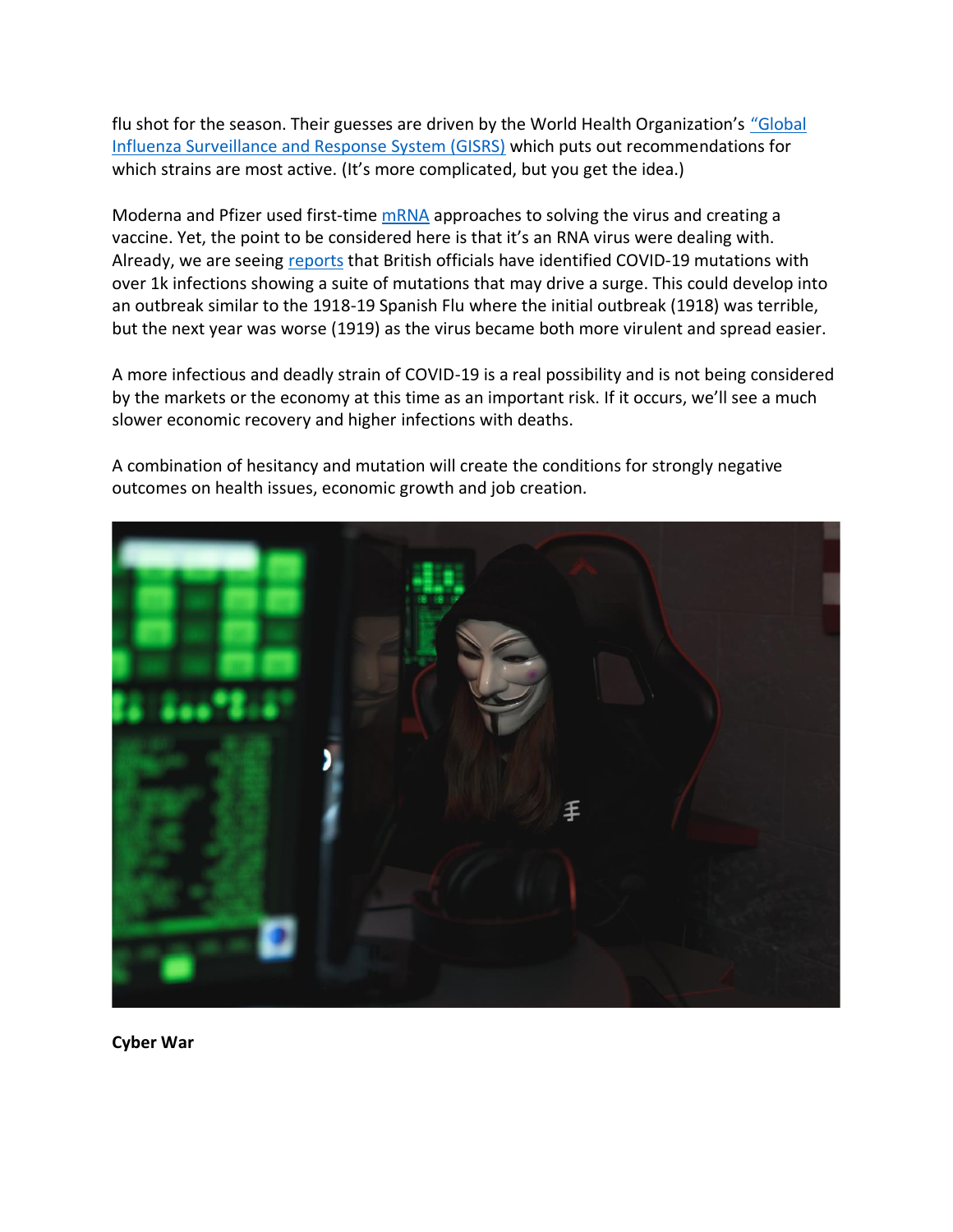Cyber espionage is the playing field for spying between countries and businesses. Unlike the novels of [John Le Carre,](https://www.nytimes.com/article/best-john-le-carre-books.html) this is a digital world of hide and seek with critical communications and intellectual property at risk. The announced hacking of a leading cybersecurity firm, FireEye, plus major branches of the US government is a chilling, 2X4 to the head of all those involved in security. The break-in apparently came from Russia though a popular piece of server software offered by a company called SolarWinds.

The attack has been compared to a health virus that invades your body, multiplying, and attacking all your internal organs. It appears that the hackers stole the US own hacking capabilities that are used for finding vulnerabilities in foreign networks. This is considered a ["very, very serious](https://www.usatoday.com/story/tech/2020/12/14/fireeye-solarwinds-hack-breach-cybersecurity-attack/6538645002/) intrusion." This comes at a vulnerable time for the US after President Trump recently fired Christopher Krebs, the director of Department of Homeland Security CISA (Cybersecurity and Infrastructure Security Agency).

The question remaining is the response of the US government towards Russia? Will this bring about a declaration of war between the two countries or merely a return to the Cold War? Too small of a response sends the message to other countries, like China, that it is okay to continue acting in this aggressive, digital espionage. Too large of a response would create the conditions for an outbreak of military hostilities.

Whatever president-elect Joe Biden believes will be his focus for the first 100 days, this cyberattack will disrupt his plans and require a response as the country transitions political leadership. It will be a dangerous time and there is the potential for large mistakes to be made that can disrupt the global economy.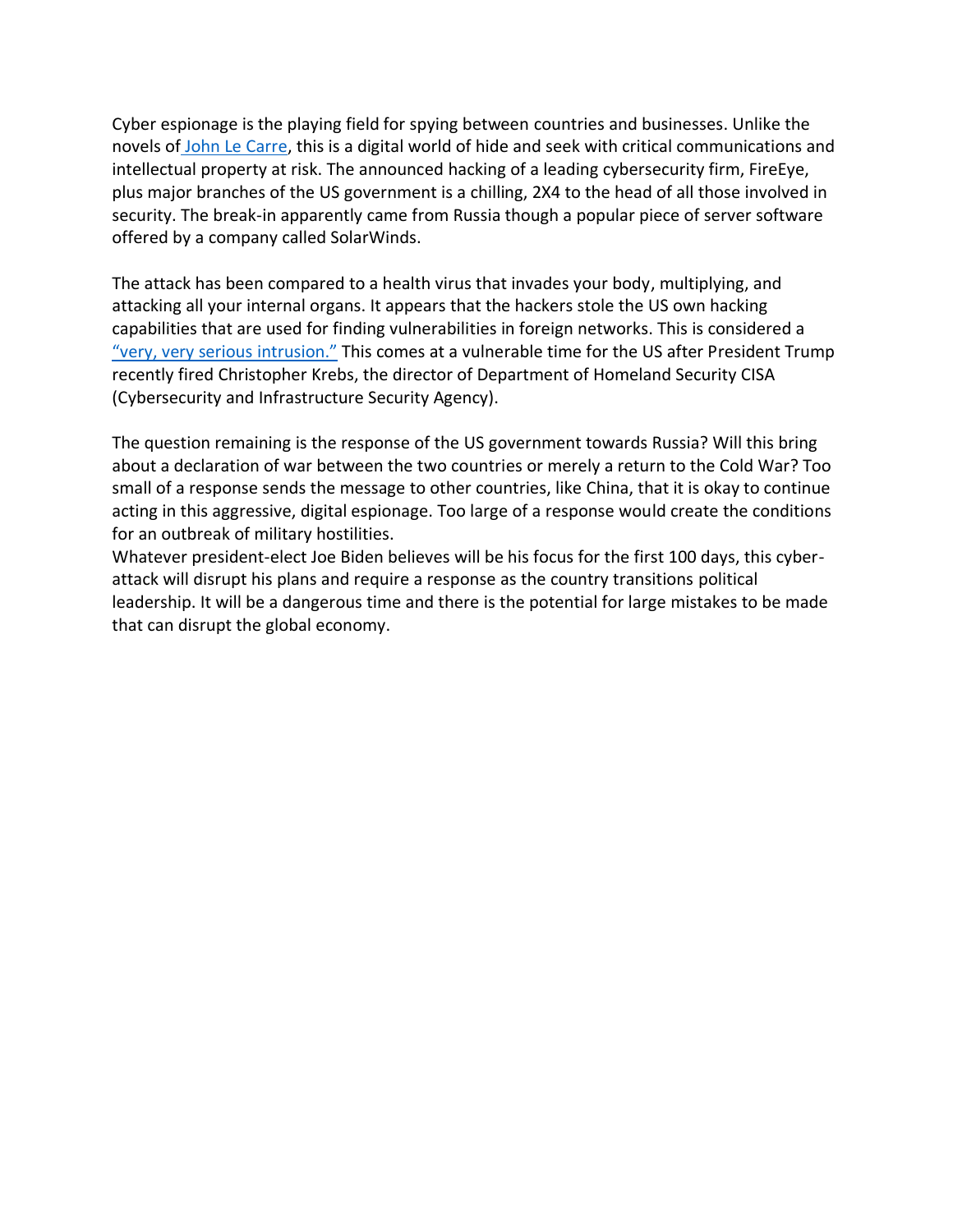

### **Congressional Fighting**

After two years of a Trump administration with a split Congress, this risk is one almost everyone can understand. The impeachment of Trump along with the Mueller investigation has left deep scars on the Republican memory and is likely to drive how a Republican senate will approach a Biden administration.

Remember the role of the US Senate in [Article II, section 2](https://www.senate.gov/civics/constitution_item/constitution.htm#a2_sec2): "*[The president] shall have Power, by and with the Advice and Consent of the Senate, to make Treaties, provided two thirds of the Senators present concur; and he shall nominate, and by and with the Advice and Consent of the Senate, shall appoint Ambassadors, other public Ministers and Consuls, Judges of the supreme Court, and all other Officers of the United States…"* The Senate the exclusive right to provide advice and consent to the president on treaties and nominations.

During the Trump administration, there was difficulty getting many of his new personnel in place due to the 60 vote filibuster rule and Democrats withholding nominees from getting hearings or approvals. (A Democratic senate under Harry Reid did away with the filibuster rule for judicial nominees and allowed Republicans to place over 190 judges and 3 SCOTUS.) One can envision the same treatment to all of Biden's Cabinet nominees as well as their deputies. This will slow the Biden administration's plans on a wide range of policy plans from tax changes to spending to the environment.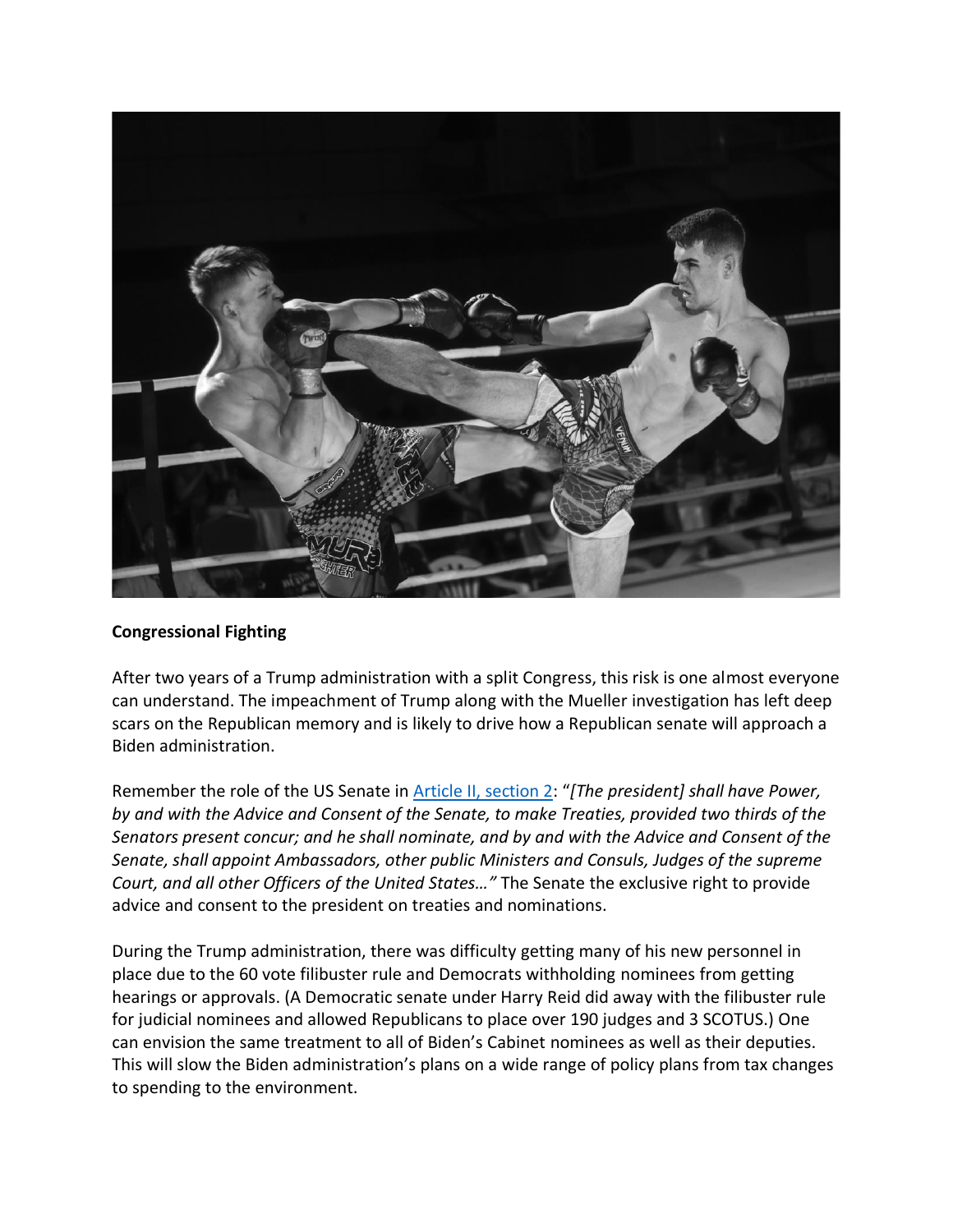Where this becomes a problem is what happens when there is a serious need to address and Congress won't act? The US has critical economic needs, like affordable housing and infrastructure, that must be addressed or risk the continued deterioration of the country. To underscore how difficult this will be, President Trump couldn't get an infrastructure deal done with a unified Republican Congress during his first two years.



### **Credit Crunch**

The economic fallout from the virus and the rolling shutdowns is not over and will continue to impact the United States in 2021. While the US government lending programs and stimulus measures have helped stave off a longer initial crisis, the medium term outlook remains cloudy for economic growth. Travel & tourism, leisure & hospitality, retail, and any face-to-face businesses will continue to see losses in the new year with or without the vaccine as consumers adjust and make permanent changes to their behavior. This has serious implications on corporate balance sheets.

One of the biggest changes is work from home (WFH) or work from anywhere (WFA). At this time, it's a bad habit to over-extrapolate into the future the changes occurring under COVID, but this is one trend that was in place prior and has now been supercharged. Employee surveys show workers like the flexibility and a hybrid model of workplace attendance will likely remain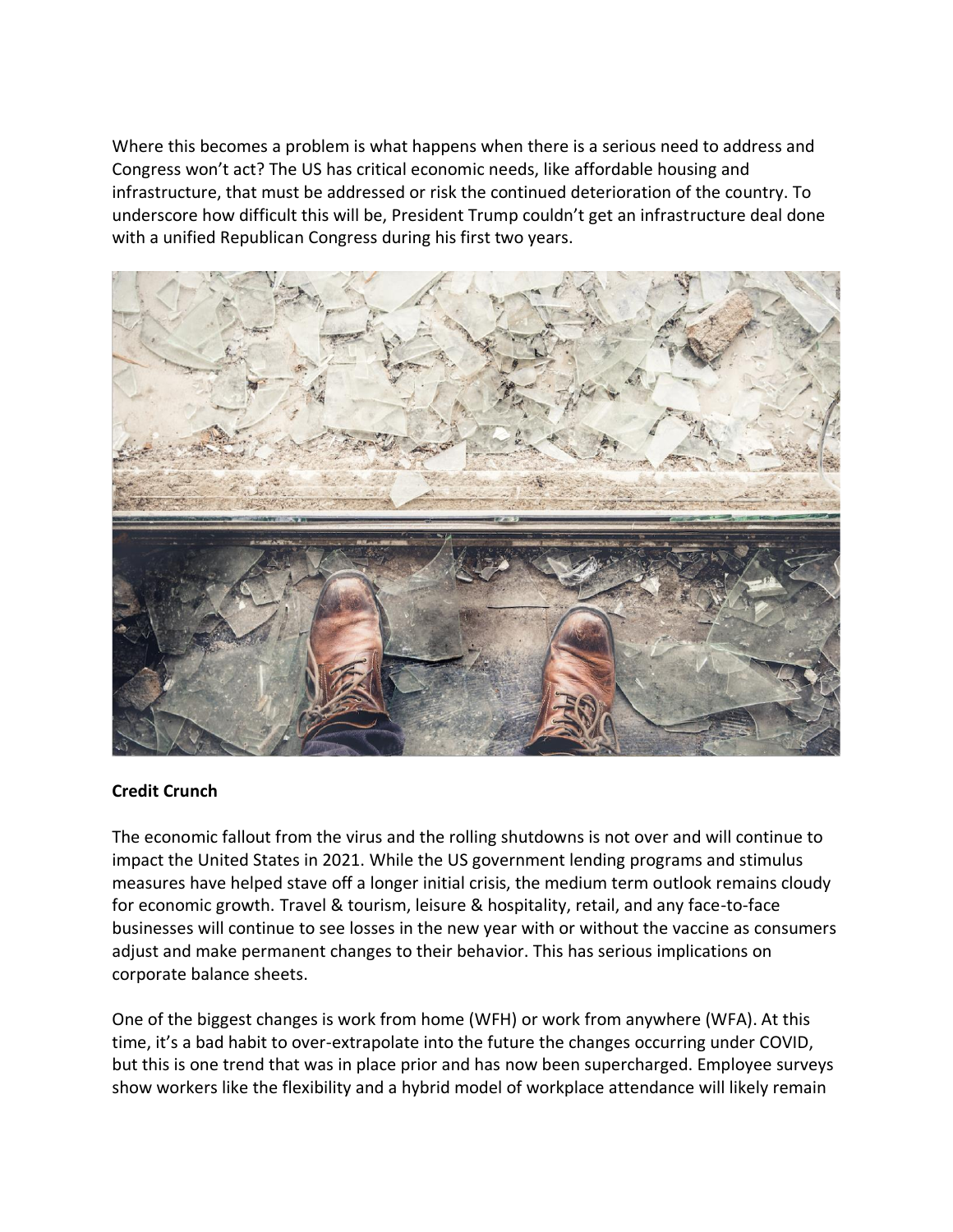in the future. Is it 1 day at home, 4 in the office? Is it 2:3 or 3:2? This one change has critical implications for transportation, office space and apartments.

The US is currently seeing a 13% drop in miles driven. While this doesn't seem large, it has large implication for gasoline demand and production. Business air travel has collapsed. If continued, this would have a commensurate negative impact on oil companies and energy production in the United States. Granted, oil and gasoline prices have recovered, but what is their upside if this workplace trend has changed?

Along with this, downtown office space and apartment rental prices are cratering in the major US cities like San Francisco and New York. There have been very few CRE deals done in these groups and therefore, price discovery for how far they have fallen is difficult. This translates into questions over funding for city office space and apartments by either the markets or the banks. Banks with loans will likely begin the process of writing down the properties and taking hits to their loan portfolios and balance sheets. On top of this, financial institution with exposure to retail or retail malls is experiencing the "apocalypse" as shoppers stay away due to the virus, accelerating the downtrend in place prior to the outbreak.

As stated above, WFH and WFA are trends impacting demand for travel and transportation. Sales teams have learned you don't need to travel for 3 hours to attend a 30 minute meeting with a client. It's likely we'll see a significant rise in non-performing loans (NPLS) at financial institutions with exposures to businesses like airlines and hotels as they remain significantly impacted by the virus. This will not likely turn-around with the vaccine.

The hope is that with a vaccine, the global economy will return to some normalcy and extended grace periods for loans and evictions will be enough to get everyone through the tough times. Yet in 2021, these grace periods will end, and the adjustment process will begin to rebalance lending and the economy. We should not expect lend & pretend extensions or a [Japanese-style](https://economics.mit.edu/files/3770)  [zombie](https://economics.mit.edu/files/3770) approach. There will be limits (see above) to stimulus and government actions to delay the difficult and hard choices needed.

This potential credit crunch will be exacerbated by a slowing economy and any combinations of the other risks mentioned.